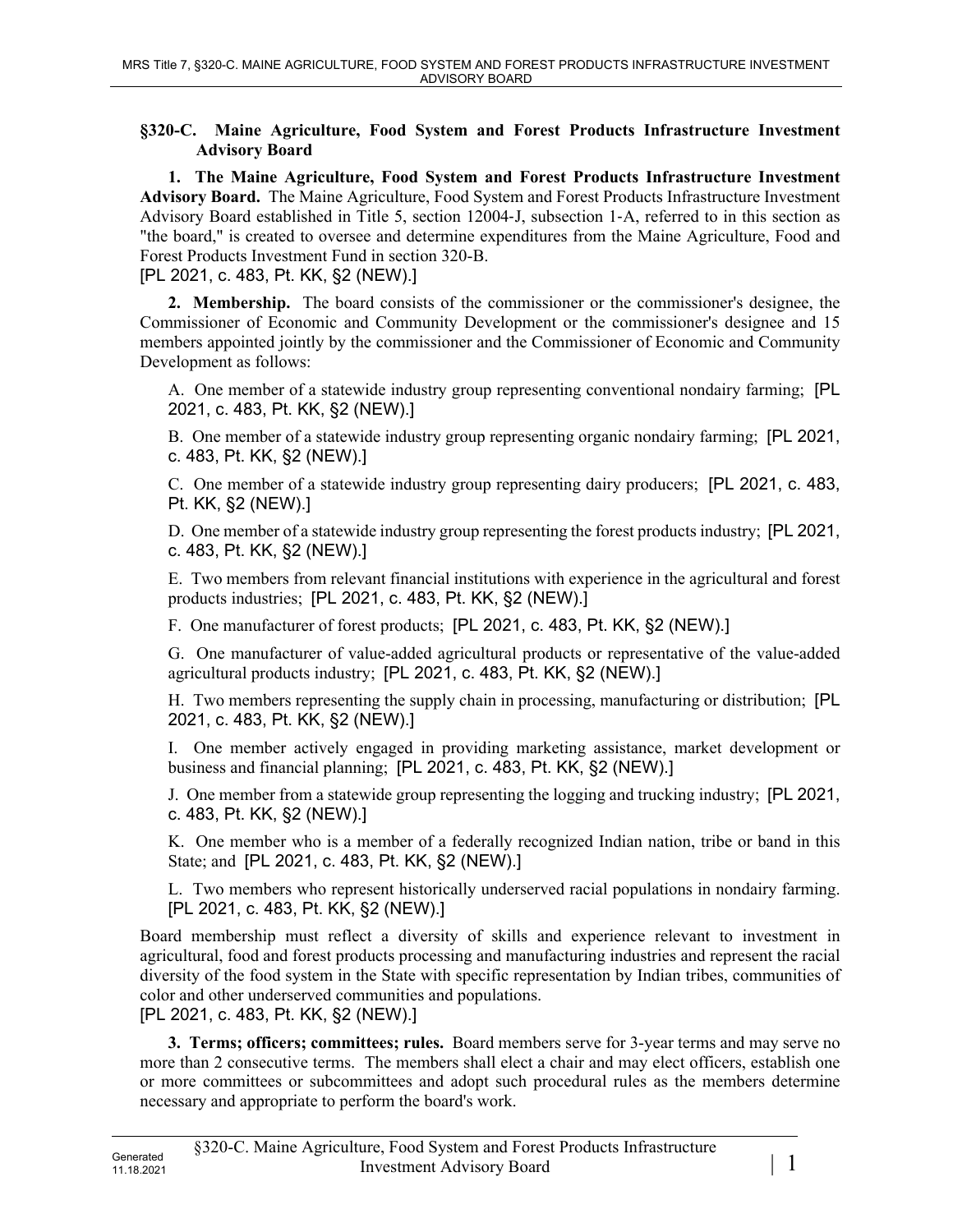[PL 2021, c. 483, Pt. KK, §2 (NEW).]

**4. Quorum; meeting; voting.** A majority of the sitting members constitute a quorum, and action taken by the board may be authorized by a majority of the members present and voting at any regular or special meeting at which a quorum is present. The board may permit any or all members to participate in a regular or special meeting by or conduct the meeting through the use of any means of communication, including electronic telecommunications or a telephone conference call, by which all members participating may communicate with each other during the meeting. A member participating in a meeting by means approved by the board under this subsection is deemed to be present in person at the meeting.

[PL 2021, c. 483, Pt. KK, §2 (NEW).]

**5. Reimbursement.** A member of the board is entitled to reimbursement of mileage and other incidental expenses, if funds are available for such purposes, pursuant to Title 5, chapter 379. [PL 2021, c. 483, Pt. KK, §2 (NEW).]

**6. Powers and duties of board.** The board, in determining disbursements of the Maine Agriculture, Food and Forest Products Investment Fund, shall:

A. Facilitate strategic investments in the State's agricultural, food and forest products processing and manufacturing industries, including value-added products; [PL 2021, c. 483, Pt. KK, §2 (NEW).]

B. Foster an environment that encourages innovation, sustainable growth, equity and inclusion; [PL 2021, c. 483, Pt. KK, §2 (NEW).]

C. Implement and maintain business technical assistance programs in support of the fund and other funds as needed; [PL 2021, c. 483, Pt. KK, §2 (NEW).]

D. Determine and devise a process for requests for proposals to perform 3rd-party services in support of and for the management and administration of the fund and other potential natural resource-related funds as needed and for technical assistance programs that ensure that economic development organizations, capital providers and community development financial institutions in any region of the State are able to fairly compete for disbursements from the fund to meet identified infrastructure investment needs and fulfill the objectives of the funding and technical assistance programs; [PL 2021, c. 483, Pt. KK, §2 (NEW).]

E. Enter into performance contracts with one or more persons in order to provide investment and services to agricultural, food and forest products industries, including:

(1) Technical assistance and product research services;

(2) Marketing assistance, market development and business and financial planning;

(3) Organizational, regulatory and development assistance, including feasibility studies of facilities or capital investments to optimize construction and other cost efficiencies; and

(4) Identification of workforce needs and programs in order to develop training and incentive opportunities for the agricultural, food and forest products industries after consulting with the Department of Labor; and [PL 2021, c. 483, Pt. KK, §2 (NEW).]

F. Oversee, analyze and evaluate programs, contractors and other recipients of funds disbursed by the board annually, including:

(1) Analyzing fund and technical assistance program use;

(2) Recommending program changes and improvements; and

(3) Preparing a comprehensive report, in collaboration with the Department of Economic and Community Development and other appropriate agencies and organizational partners, on the